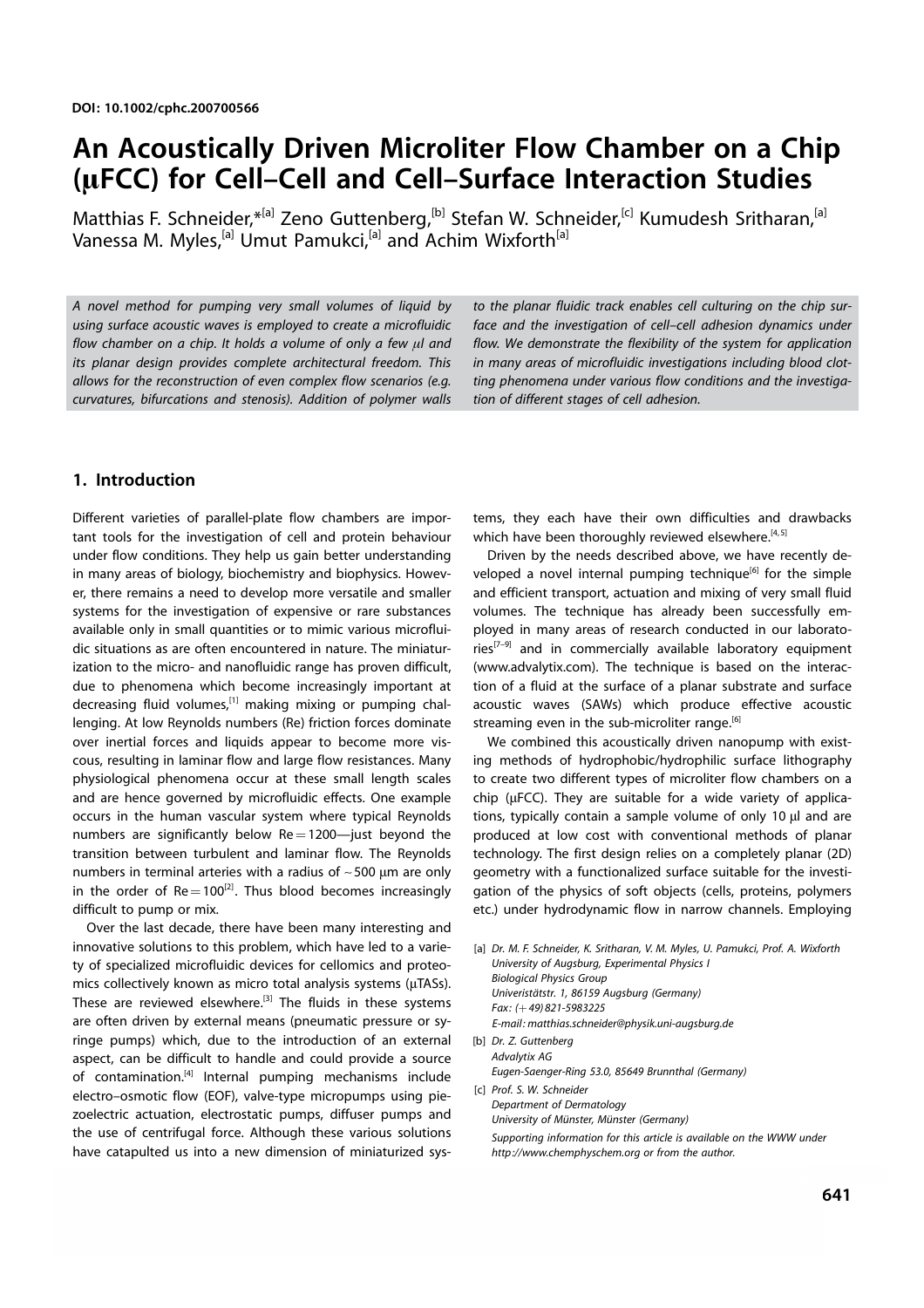a relatively simple and flexible lithographic method with subsequent surface functionalization, we create chemically defined open channels which are able to confine small fluid volumes laterally. These virtual channels consist of laterally patterned hydrophilic lanes within a hydrophobic environment. Surface functionalization is a well-established process which requires no etching or moulding and leads to a particularly stable result.

The second acoustically driven µFCC we describe is a 3D version of the above flow chamber in which additional elastomeric structures are incorporated into the planar design. This allows for cell culturing on the chip surface and the subsequent investigation of protein–cell and cell–cell interactions under flow.

# Experimental Section

#### The SAW Principle and Chip Design

In our flow chamber chips, we use SAWs to manipulate small amounts of liquid.<sup>[6]</sup> On a strong and anisotropic piezoelectric material, if we use a Y-Cut of LiNbO<sub>3</sub> with the crystal axes rotated around the X-axis by128 $^{\circ}$  (128 $^{\circ}$  Y-Cut), a SAW is initiated. The resulting Rayleigh wave has both longitudinal and transversal components and is excited to propagate along the X-axis of the crystal in order to avoid shear modes. The interdigitated transducers (IDT) used to deform the crystal are therefore oriented perpendicularly to the X-axis. The IDTs consist of a specially formed pair of gold electrodes which are deposited on top of the substrate by using standard lithography. The distance between the individual finger pairs of the electrodes is 15  $\mu$ m which determines the excitation frequency of the SAW (see below). Applying a high-frequency voltage using a frequency generator (Rhode & Schwarz, SML 01, Munich, Germany) to the IDTs on the piezoelectric material results in the generation of a monochromatic and intense SAW which propagates along the surface at the speed of sound. The layout and geometry of the IDT determines the wavelength of the SAW which is typically in the micrometer range. The corresponding SAW frequencies [Eq. (1)] generally range between hundreds of MHz and GHz

$$
f = c_{SAW}/\lambda \tag{1}
$$

where  $c_{SAW}$  denotes the sound velocity of the substrate (~4000 ms<sup>-1</sup>), and the wavelength  $\lambda$  is identical to the lithographically defined periodicity of the IDT (15  $\mu$ m). Typical SAW amplitudes are less then one nanometer in the direction normal to the surface. To ensure biocompatibility and to protect the metallic IDT, the entire chip surface including the IDT is covered by 50 nm of  $SiO<sub>2</sub>$  using standard sputter techniques. The thin glass layer at the surface also ensures compatibility with existing chemistries for surface functionalization. Since the SAW is basically a sound wave travelling along a solid/air interface with poor impedance coupling (high difference in sound velocity) only very little energy is dissipated in this mode. However, when a SAW encounters a liquid placed on the upper half-space of the chip (Figure 1, right), energy is transmitted into the liquid due to the better matching in sound velocity between the solid and the liquid. This leads to so-called acoustic streaming within the fluid.<sup>[10]</sup> Due to the viscous attenuation, the amplitude of the SAW decays exponentially in the liquid within a characteristic length scale of a few micrometers. Therefore, considering the total length of a typical channel (40 mm) in



Figure 1. A surface acoustic wave (SAW), excited electrically on a  $128^{\circ}$ -Y LiNbO<sub>2</sub> substrate, propagates along the solid/air interface undamped until it interacts with a liquid (grey). The damped wave causes an acoustic streaming inside the liquid. Considering the total length of the channel (Figure 2), the surface wave acts as a localized pump, as its mechanical energy is absorbed by the liquid over only about 150  $\mu$ m.

our acoustically driven µFCC, the pump basically acts as a pointlike source driving the liquid to the flow according to conservation of mass.

2D Chip Design: In order to functionalize the chip in 2D an octadecyltrichlorsilane (OTS) layer was adsorbed to the surface by incubating the chip in a silane–n-hexane mixture  $(24 \mu)$  of silane per 30 mL of hexane; Sigma–Aldrich, Taufkirchen, Germany) for 30 min. The silanization leads to complete hydrophobicity of the surface, with a wetting angle of  $80^\circ$  degrees. After protecting the entire silane layer by using a photo resist, the surface is masked with the desired hydrophilic lane structure and exposed to UV light. The developed chip is then etched using oxygen plasma and subsequently rinsed in an acetone bath to remove the left-over photo resist. This creates hydrophilic channels in which the fluid can flow without leakage, as if confined to a virtual tube, at even the highest flow velocities.

3D Chip Design: In order to design 3D fluidic channels we used the elastomer polydimethylsiloxane (PDMS) introduced before, [11–14] A 10:1 ratio of elastomer monomer:curing agent (Sylgard 184 Silicone Elastomer, Dow Corning, Germany) was mixed and allowed to cure for 1 h. The mixed PDMS was then poured directly onto a structured metal mold or an SU-8 photo resist structure (polymerisation took approximately 24 h) creating a flexible, yet stabile, 3D channel architecture.

#### Cells and Cell Culturing

For our experiments with the planar flow chamber chip, the lane was filled with phosphate-buffered saline (PBS). The experiments involving living cells were carried out with the human melanoma cell line M2 subclone A7, thoroughly described elsewhere (see ref. [15] and therein). Cells were cultured in modified Eagle's medium supplemented with 10% fetal calf serum (PAA Laboratories, Pasching, Austria), 1% streptomycin/penicillin and 0.35 mg mL<sup>-1</sup> of geneticin (Biochrom, Berlin, Germany). The cells were cultured in the medium for 2 days (until a confluent layer was achieved) at  $T=37^{\circ}C$  and 5% CO<sub>2</sub> atmosphere. Cells were then removed from the cultured surface using a standard trypsinisation procedure, washed and resuspended in PBS before addition to the flow channel. Cells cultured directly on the chip were first seeded into the PDMS channels before the entire chip was flooded with media and allowed to grow to confluence. The chip surface was rinsed with PBS before experiments were performed. All experiments were performed at room temperature with a fluid vis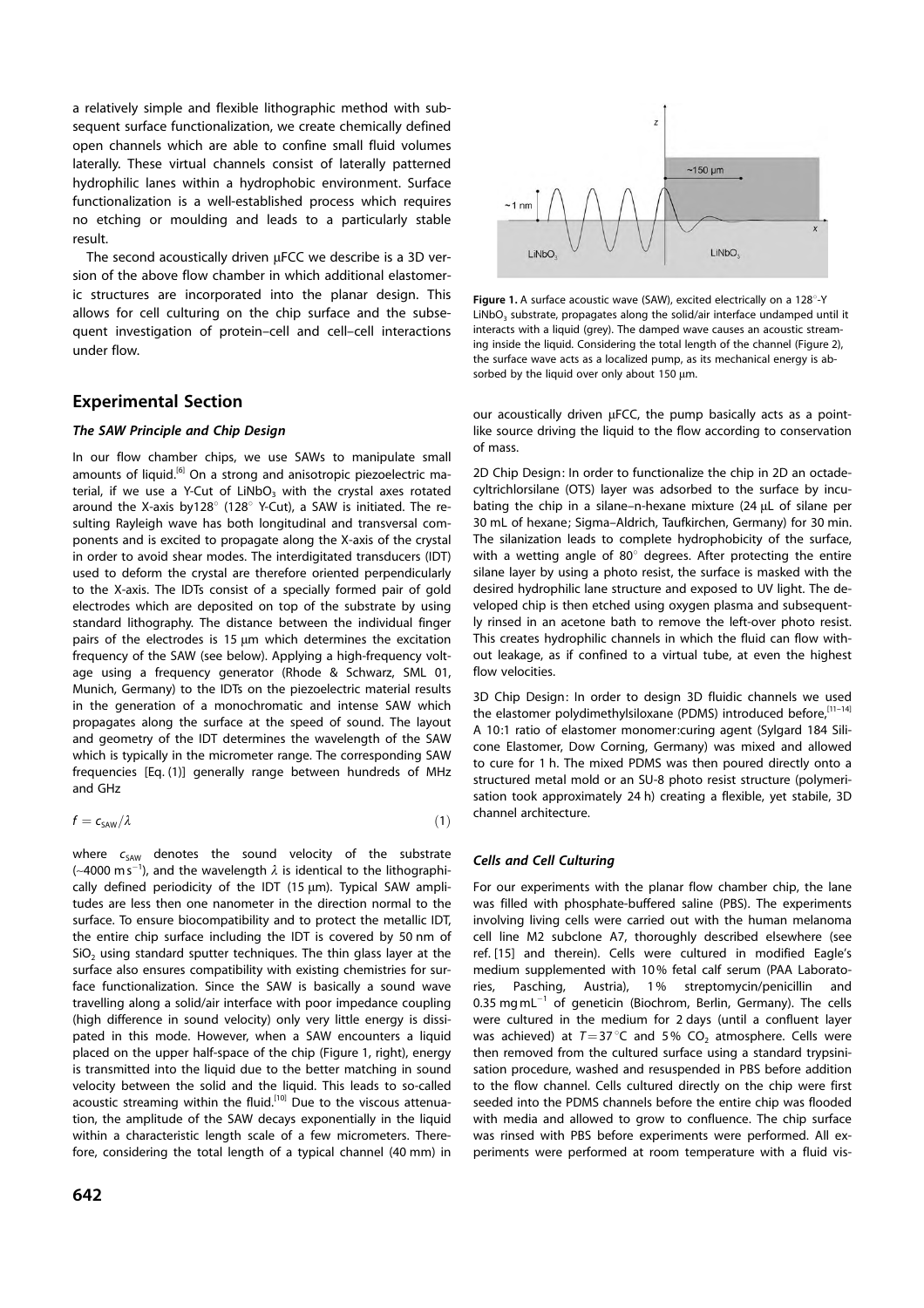cosity of approximately 1 cp. The cells were examined using a standard phase contrast microscope Axiovert 200 (Zeiss, Göttingen, Germany).

## 2. Results and Discussion

### 2.1. Planar Flow Chamber Chip (2D)

Although almost any geometry can be realized, we used chips with a channel of  $w=500 \mu m$  wide and  $L=40 \mu m$  long in the shape of a rectangle with rounded corners (racetrack) which holds 8-15 µl of fluid (Figure 2). The liquid within the lane is coupled to the SAW pump described above creating a homogenous laminar flow throughout the flow chamber. Only for a small portion  $(-150 \mu m)$  close to the SAW entrance we occasionally observed the formation of eddies.



Figure 2.  $\mu$ -Flow chamber chip. The vessel is modelled by a planar hydrophilic track on an otherwise hydrophobic piezoelectric substrate (LiNbO<sub>3</sub>). A SAW (right) propagates from the IDTs towards the liquid-filled hydrophilic channel. At the entrance to the liquid it causes a localized pressure gradient which pumps the liquid. Due to the small scale of this microfluidic system (8 ml), the SAW creates a homogenous laminar flow along the channel.

We used this chip to examine the dynamic behaviour of the blood clotting protein known as the Von Willebrand factor (VWF) and its relationship to cell adhesion properties under flow. In our experiments, we were able to observe and describe a coil-stretched transition of the fluorescently labelled VWF which appears to be a crucial aspect in its physiological function. Our experiments examined the adhesion properties of this protein and their relationship to hydrodynamic forces in the microfluidic channel coated with collagen I. This system is meant to mimic the adhesion that is seen at sites of injury in small arteries upon exposure of subendothelial tissue (rich in collagen I). Our experiments thus provided insights into the mechanism of increased blood clotting that occurs at highshear flow conditions in small arteries and is presented in detail elsewhere.<sup>[16-18]</sup>

Similar experiments mainly intended to demonstrate the suitability and validity of our system for the investigation of cell–protein interactions are presented in Figure 3. Here, melanoma cell adhesion to a collagen-coated chip surface was investigated. The results shown are comparable to those published in conventional flow chamber studies.<sup>[19]</sup> However, the volumes used in our setup are roughly 100 times smaller. As expected, the number of adhered cells decreases with increas-



Figure 3. Cell–substrate interactions on a chip. Fraction of adhered vs freely floating cells as a function of time for three different shear rates are presented. The substrate is coated with collagen I.

ing shear rate. Here, we would like to mention that the acting shear stress  $\tau$  can be calculated from the applied shear rate which can be varied between 0 and 20000  $s^{-1}$  and covers the whole physiological and pathological range. This is done by multiplying the shear rate  $\dot{\gamma}$  with the viscosity  $\eta$  of the surrounding media [Eq. (2)]

$$
\tau = \dot{\gamma}\eta \tag{2}
$$

A shear rate of  $10 s^{-1}$  therefore results in a shear stress of 10<sup>-2</sup> Pa at room temperature in a PBS puffer.

#### 2.2. Culture Flow Chamber Chip (3D)

Although our planar flow chamber chip is suitable to examine many relevant topics, it turned out not to perform optimally for cell cultures on its surface. In order to maintain a cell culture over several days, the entire chip surface has to be submerged in growth media, otherwise significant electrolyte and pH changes in the small fluid volumes prohibit cell growth. However, submergence of the planar chip in protein-rich media negatively influenced the channel architecture at the hydrophobic/hydrophilic interface due to protein adsorption onto the hydrophobic surface. This leads to unwanted inhomogeneous flow. To avoid this, we developed a 3D version of our system which easily allows for successful cell culturing while retaining the advantages of the planar system. We added "walls" to the channel by employing the fully transparent, biocompatible synthetic polymer polydimethyl-siloxane (PDMS, see Figure 4a)<sup>[20]</sup> onto the nonfunctionalized chip surface. We used a racetrack-shape 500 µm wide and 40 mm long channeland a PDMS sheet with a depth of 1 mm (although thinner or thicker sheets can easily be achieved). The cell culturing process caused no destruction of the PDMS structure, nor was there leakage under the PDMS or growth of cells beyond the channel confines, evident by the sharp line marking the channel wall (Figure 4b). In addition, the cells appeared to divide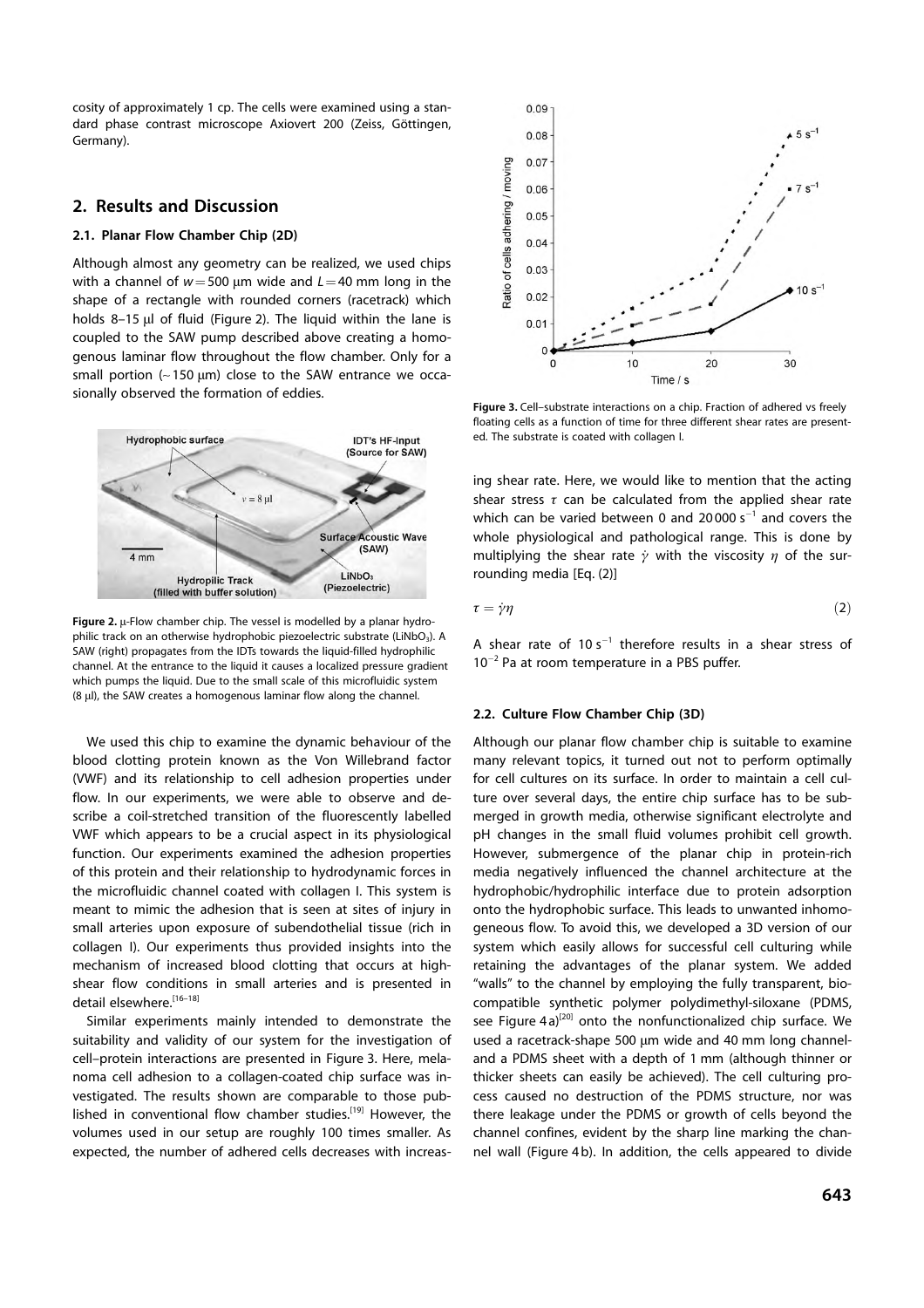

Figure 4. a) The 3D microfluidic channel made from PDMS in order to perform cell culturing directly inside the microfluidic channels. b) The cells form a confluent layer over the entire channel and do not grow across the boundaries (PDMS walls).

readily and were securely attached to the chip surface. The cultured cells also appeared largely unaffected by the SAW; they seemed healthy (as measured with tryphan blue vitality staining), were not changed in their gross morphology or reproduction time and remained securely attached to the channel floor.

To demonstrate the use of our system as an alternative to conventional flow chambers, we added individual cells (suspended in PBS) into the channel with the cultured cell monolayer. The picture series in Figure 5 shows these individual cells flowing over the confluent and intact cell monolayer (see Supporting Information Movie S1). The same cell is tracked at three different points in time (0, 1 and 2 seconds). Note that the underlying layer of cells is neither moving nor changing in its overall appearance, clearly indicating the monolayer integrity. The flow can be observed easily due to the chip's transparency, allowing the qualitative and quantitative separation of different adhesion states: flowing, rolling and firm adhesion. On the right-hand side of Figure 5 two cells at different velocities are seen passing each other. This demonstrates that the cells do not settle or accumulate in one plane, but are well-distributed over the entire depth of the channel. We do not intend to discuss the cell adhesion of melanoma cells on various substrates in detail; rather, we want to illustrate the suitability and validity of our microfluidic systems for the investigation of cell–protein and cell–cell adhesion phenomena under flow conditions.



Figure 5. Cell–cell interactions on a chip. Two cells flowing over the intact and immobilized confluent cell layer are shown. The optical transparency of the piezoelectric substrate material and the continuous channel design enable the cells to be tracked for an unlimited amount of time. The upper cell moves at a different velocity than lower cell, indicating that the latter is farther away from the surface.

# 3. Conclusions and Outlook

We have developed a novel microfluidic flow chamber on a chip by using the phenomenon of surface acoustic streaming. Evidence is provided that these systems are suitable for tackling several questions encountered in modern life science. Both our 2D and 3D flow chamber chips have been demonstrated to be an efficient and versatile technique with many advantages over conventional flow chambers. One particular advantage of the system is its small volume (from a few  $\mu$ L upwards) allowing the investigation of costly and/or rare substances. Further advantages are the open and easily accessible track, complete optical transparency, flexible lane geometry and a large range of achievable flow velocities while maintaining a homogenous laminar flow with predictable shear rates. In addition, the channel can easily be coated with different surfaces of interest (collagen, poly-l-lysin, lipid membranes, adhesion proteins, endoprosthetic implant surfaces, etc.) without disrupting the track architecture.

The complexity of our vascular system and the prominence of vascular diseases such as arteriosclerosis, thrombosis and haemophilia emphasises the need for an in vitro vascular model that can adequately mimic both the biological and physical aspects of blood flow, particularly in the smallest arteries and veins. We have already succeeded in cultivating endothelial cells in the channels of our flow chamber chip as a first step towards realising an in vitro vascular model. We plan on using this system in the future to examine various blood